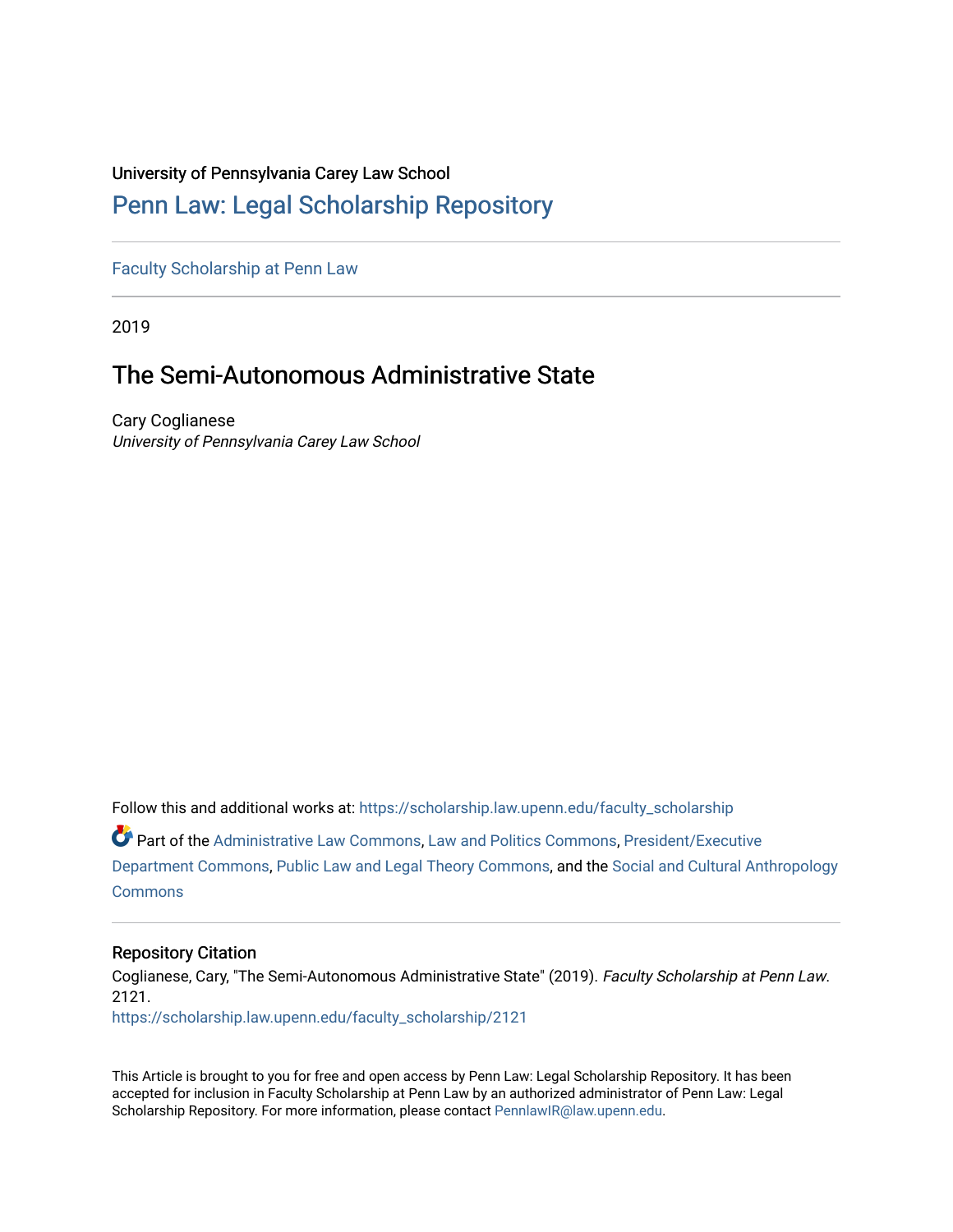#### **The Semi-Autonomous Administrative State**

#### Cary Coglianese\*

*Conflicting views about presidential control of the administrative state have too long been characterized in terms of a debate over agency independence. But the term "independent" when used to describe administrative agencies carries with it the baggage of an unhelpful and unrealistic dichotomy: administrative agencies that are (or should be) subservient to presidential control versus those that are (or should be) entirely free from such influence. No agency fits into either category. This essay proposes reorienting the debate over presidential control around agency "autonomy," which better conveys that the key issue is a matter of degree. Contrary to some proponents of the unitary executive theory, for example, all agencies—even departments headed by officials who can be removed by the president at will—should possess autonomy. They need autonomy to be able to make expert, evidencebased judgments and to avoid becoming weaponized purely for self-interested purposes or to gain partisan advantage. That said, in a democracy, agencies also ought never to operate with complete autonomy to the extent that they function with no constraints. The best notion of the administrative state borrows from anthropologist Sally Falk Moore's notion of the semi-autonomy of law, leading to the conclusion that administrative agencies are semiautonomous institutions. This essay is based on remarks delivered on a plenary panel at the 2018 Federalist Society's National Lawyers Convention.*

*\* \* \**

I want to talk about the distinction between so-called independent agencies and executive agencies.<sup>1</sup> My main thesis today is that, when considering the issue around which this panel has been organized—balancing insulation and accountability—there is a better concept to apply than agency independence. "Independence" normally leads administrative lawyers to think about conditions for the removal of the head of an agency. The better concept to use when balancing insulation and accountability is agency "autonomy." Instead of a strict binary distinction between independent and executive agencies, autonomy comes in degrees.

<sup>\*</sup> Edward B. Shils Professor of Law, Professor of Political Science, and Director, Penn Program on Regulation, University of Pennsylvania Law School. This essay is excerpted from the published transcript of the showcase panel on "Balancing Insulation and Accountability of Agency Decisions" at the 2018 Federalist Society's National Lawyers Convention. The full transcript, which includes these remarks and those of other panel members, appears in *Showcase Panel II: Balancing Insulation and Accountability of Agency Decisions*, 44 UNIV. DAYTON L. REV. 319-361 (2019).

<sup>1</sup> *See* Cary Coglianese, *Improving Regulatory Analysis at Independent Agencies*, 67 AMER. U. L. REV. 733, 737-739 (2018).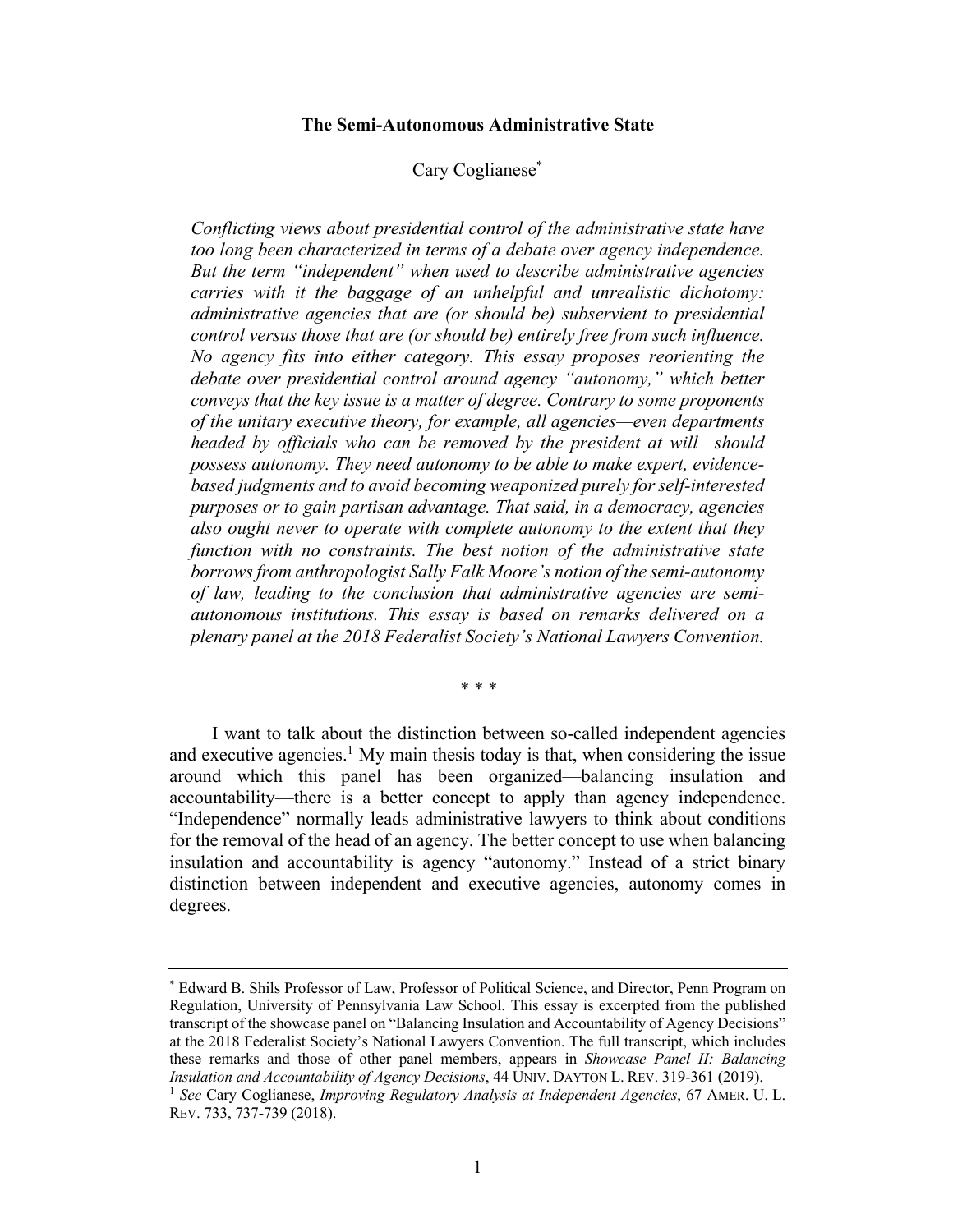Furthermore, all agencies—even executive agencies—need some good amount of autonomy. Indeed, in this regard, an even better way to think about agency autonomy is as "semi-autonomy," to borrow from Harvard anthropologist Sally Falk Moore. 2

A focus on autonomy is intended to go beyond formal structures of agencies, such as the for-cause removal protection. It is a way of capturing a broad theme within administrative law that emphasizes the importance of neutral expertise, and not partisan ideology, as a driver of decisions within administrative government. In fact, one could say the notion of a government of laws, and not of men or women, suggests an autonomy to law itself that is often viewed as highly desirable and valuable. It's that same notion of separation, that same autonomy, which is also valuable within administrative government.

Law enforcement and administrative functions should be carried out in a neutral, expert manner that advances the public value choices that are reflected in law. It should not be driven by—at the administrative level—the personal or political preferences of the prosecutors or administrators.

Much of administrative law reflects this desire for administrative autonomy. Take the Supreme Court decision in the *State Farm* case.<sup>3</sup> In that case, the Court made clear that the arbitrary and capricious standard in the  $APA<sup>4</sup>$  calls for agencies to make decisions based on reasons and on a careful consideration of evidence not just on the basis of politics, such as from a change in administration.<sup>5</sup> Autonomy is vital to ensure that administrative government is based upon sound science, on evidence and expertise. That is what we're really after with autonomy, and that is why all agencies need autonomy.

With operational autonomy in mind as a value for government, we can pause to look again at the formal distinctions between independent and executive agencies. Although these two types of agencies are often characterized or distinguished based upon the presence of a good-cause or for-cause removal limitation, we can benefit from thinking about how that formal distinction has just a contingent relationship with autonomy. In other words, formal independence may or may not advance autonomy.

I think a focus on autonomy is important for a couple of reasons. First, moving past distinctions in agencies based on formal independence matters because, as I have indicated, both kinds of agencies in the traditional dichotomy between executive and independent agencies should have some degree of autonomy. Second, the contingent relationship between formal structures and the actual level of agency autonomy suggests that we should look beyond formalities and ask how agencies are really operating.

<sup>2</sup> Sally Falk Moore, *Law and Social Change: The Semi-Autonomous Social Field as an Appropriate Subject of Study*, 7 L. & SOC'Y REV. 4, 719, 721-22 (1973).

<sup>3</sup> Motor Vehicle Mfrs. Ass'n v. State Farm Mut. Auto. Ins. Co., 463 U.S. 29, 34 (1983).

<sup>4</sup> Administrative Procedure Act, Pub. L. No. 79-404, 60 Stat. 237 (1946).

<sup>5</sup> State Farm, 463 U.S. at 34.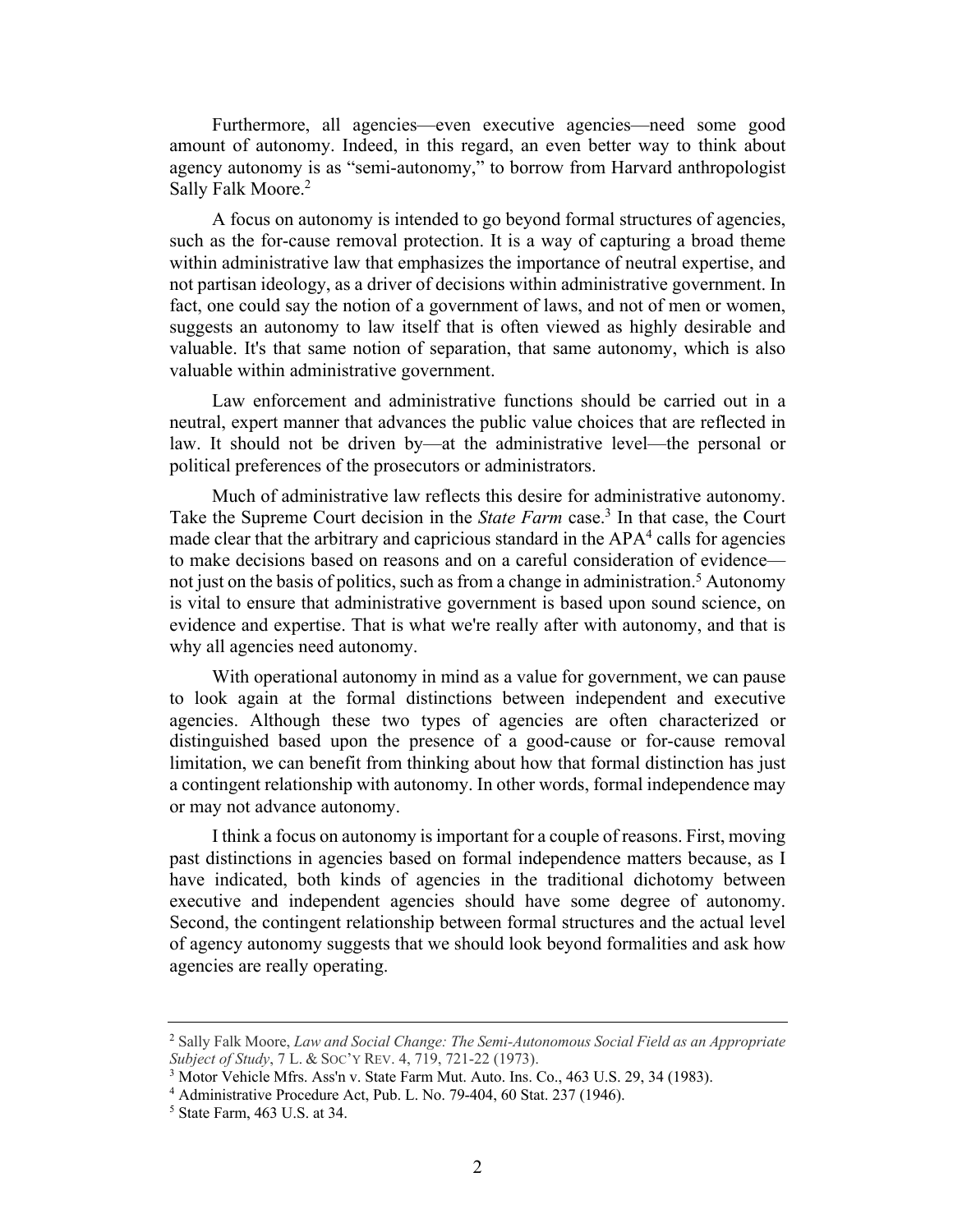A good bit of current research on the nature of agency independence is pointing the way. For example, Ricky Revesz and Kirti Datla have a terrific article that shows, even at a structural level, how what constitutes formal independence of an agency is continuous, not necessarily a binary distinction.6 When we shift to operational autonomy itself, that is definitely on a continuum.

For many years, the OECD has been recommending to governments around the world that they promote independence of regulatory authorities by using formal structures.7 But most recently—in its most recent reports on agency and regulatory independence—the OECD has recommended not focusing solely on formal structures, but recommending the primary goal of ensuring de facto independence—or autonomy.8

Autonomy is also helpful in expanding the scope of the pressures that can affect what agencies do—and what kinds of pressures we need to be concerned about negatively affecting governmental performance. The formal, independent– executive distinction focuses squarely on the President's role in the day-to-day shaping of administration. And that's one factor affecting autonomy, to be sure. But so, too, is it important to ensure agencies operate with autonomy from pressures from special interest groups—that is, they avoid regulatory capture—as well as possess autonomy from pressures from unrepresentative congressional committees and their political niches—what Hugh Heclo called "issue networks"9 and others have called "iron triangles."<sup>10</sup>

Autonomy may also help us think harder about, and understand more clearly, calls for separation from, or a degree of insulation from, judicial oversight. Remember, the Supreme Court itself said in *Vermont Yankee* that the judiciary an unelected institution—should not be imposing its own procedural requirements on agencies or otherwise driving the direction of the administrative state.<sup>11</sup>

As a positive or empirical matter, then, agencies do have autonomy, even if they are not formally structured to be independent. And as a normative or legal

<sup>6</sup> Kirti Datla & Richard L. Revesz, *Deconstructing Independent Agencies (and Executive Agencies)*, 98 CORNELL L. REV. 769, 773 (2013).

<sup>7</sup> *Regulatory Reform in Norway: Modernizing Regulators and Supervisory Agencies*, OECD (2003), http://www.oecd.org/regreform/2955909.pdf (last visited June 3, 2019); *Recommendation of the Council on Regulatory Policy and Governance*, OECD (2012), http://www.oecd.org/ gov/regulatory-policy/49990817.pdf (last visited June 3, 2019).

<sup>8</sup> *Being an Independent Regulator*, OECD (2016), https://doi.org/10.1787/9789264255401-

en (last visited June 3, 2019); *Creating a Culture of Independence Practical Guidance Against Undue Influence*, OECD (2017), http://www.oecd.org/gov/regulatory-policy/Culture-of-Indepen dence-Eng-web.pdf (last visited June 3, 2019)

<sup>9</sup> Hugh Heclo, *Issue Networks and the Executive Establishment*, in THE NEW AMERICAN POLITICAL SYSTEM 87-124 (Anthony King, ed., 1978). Heclo was a professor of Public Affairs at George Mason University. *See The Robinson Professors*, GEORGE MASON UNIV. https://robinsonprof essors.gmu.edu/about/hugh-heclo/ (last visited Mar. 6, 2019).

<sup>&</sup>lt;sup>10</sup> Iron triangles refer to tight-knit relationships between Congressional committees, bureaucracies, and special interest groups. *See* Paul M. Johnson, *A Glossary of Political Economy Terms*, AUBURN UNIV. http://www.auburn.edu/~johnspm/gloss/iron\_triangles (last visited Apr. 3, 2019).

<sup>&</sup>lt;sup>11</sup> Vt. Yankee Nuclear Power Corp. v. Nat. Res. Def. Council, Inc., 435 U.S. 519, 524 (1978).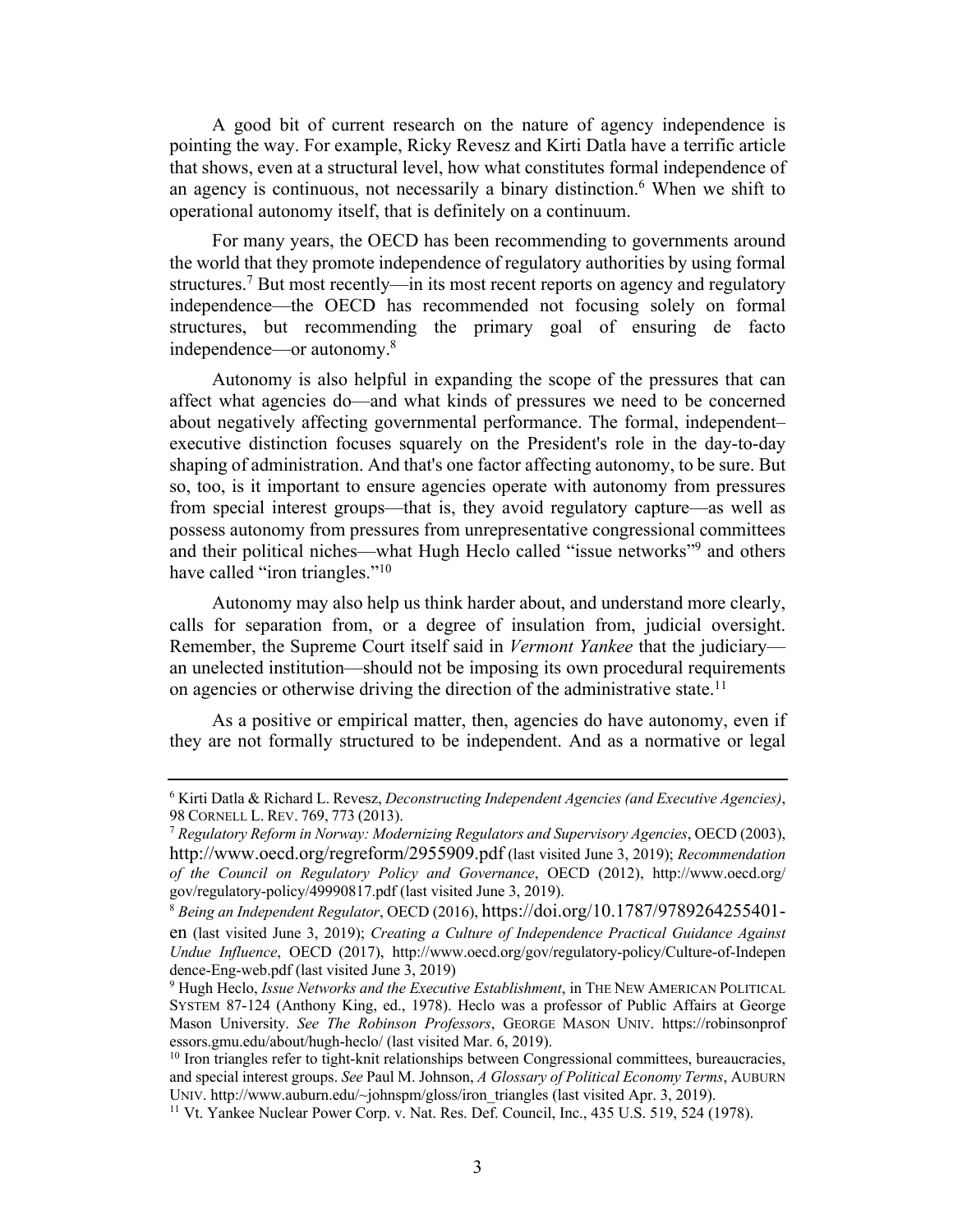matter, all agencies should strive toward autonomy.12 Of course, they should not be fully autonomous. They should be accountable as well. And this is where the notion of semi-autonomy comes in, a notion that goes back at least to 1973 in a famous article by Harvard anthropologist Sally Falk Moore.<sup>13</sup> Moore was an anthropologist, not an administrative lawyer. And she wrote about the law itself as operating as a semi-autonomous force within society, that is, as an institution that is both shaped by society—social and political factors—at the same time it is also tries to shape society—social relations, political conduct, and so forth.<sup>14</sup>

Law in a semi-autonomous sense is much like the bank of a river, with the water serving as a metaphor for society and for social pressures. A riverbank does shape the direction of the flow of the water. But the water also bumps up against the riverbank—sometimes it even overflows it—and in the process the water shapes the direction and shape and angle of the riverbank itself.

The challenge with semi-autonomy, as a prescriptive matter, is finding the optimal degree of semi-autonomy for administrative agencies. Semi-autonomy recognizes the mix that Chris Edley spoke of with his trichotomy of administrative law: legal doctrine, science, and politics all mixed together.<sup>15</sup>

This notion of semi-autonomy, of breaking free of the binary distinction between independent and executive agencies, can give us some purchase and some direction with respect to questions of the design of the administrative state. Semiautonomy recognizes that all agencies need autonomy—but it also allows for the possibility that the precise degree could, and should, vary.

Let me close by saying a few words about what autonomy and semi-autonomy might have to offer to the issue of regulatory analysis and whether to bring so-called independent agencies under the rubric of Executive Order 12,866.

I recognize the desire for improving regulatory analysis at agencies like the Securities and Exchange Commission, Federal Communications Commission, Federal Trade Commission, and so forth.<sup>16</sup> Numerous studies have suggested that these agencies don't conduct regulatory analysis as often or as well as so-called executive branch agencies.<sup>17</sup> That is what gives rise to the call  $\ldots$  for applying the OIRA review process to these so-called independent agencies.

But it is worth considering another approach, one that falls between the extremes of the status quo, with no requirement for independent agencies to conduct regulatory analysis before issuing major new rules, and the full application of OIRA review to these agencies. It is surely worth looking at a middle ground when the

<sup>12</sup> Cary Coglianese, *Listening, Learning, and Leading: A Framework for Regulatory Excellence* 42-44 (2015), https://www.law.upenn.edu/live/files/4946-pprfinalconvenersreport.pdf (last visited June 3, 2019).

<sup>&</sup>lt;sup>13</sup> Moore, *supra* note 18.<br><sup>14</sup> Moore, *supra* note 18, at 728-29.

<sup>&</sup>lt;sup>15</sup> See generally CHRISTOPHER F. EDLEY, JR., ADMINISTRATIVE LAW: RETHINKING JUDICIAL CONTROL OF BUREAUCRACY (1990).

<sup>16</sup> Coglianese, *supra* note 17, at 735-736, 742.

<sup>17</sup> *Id*.